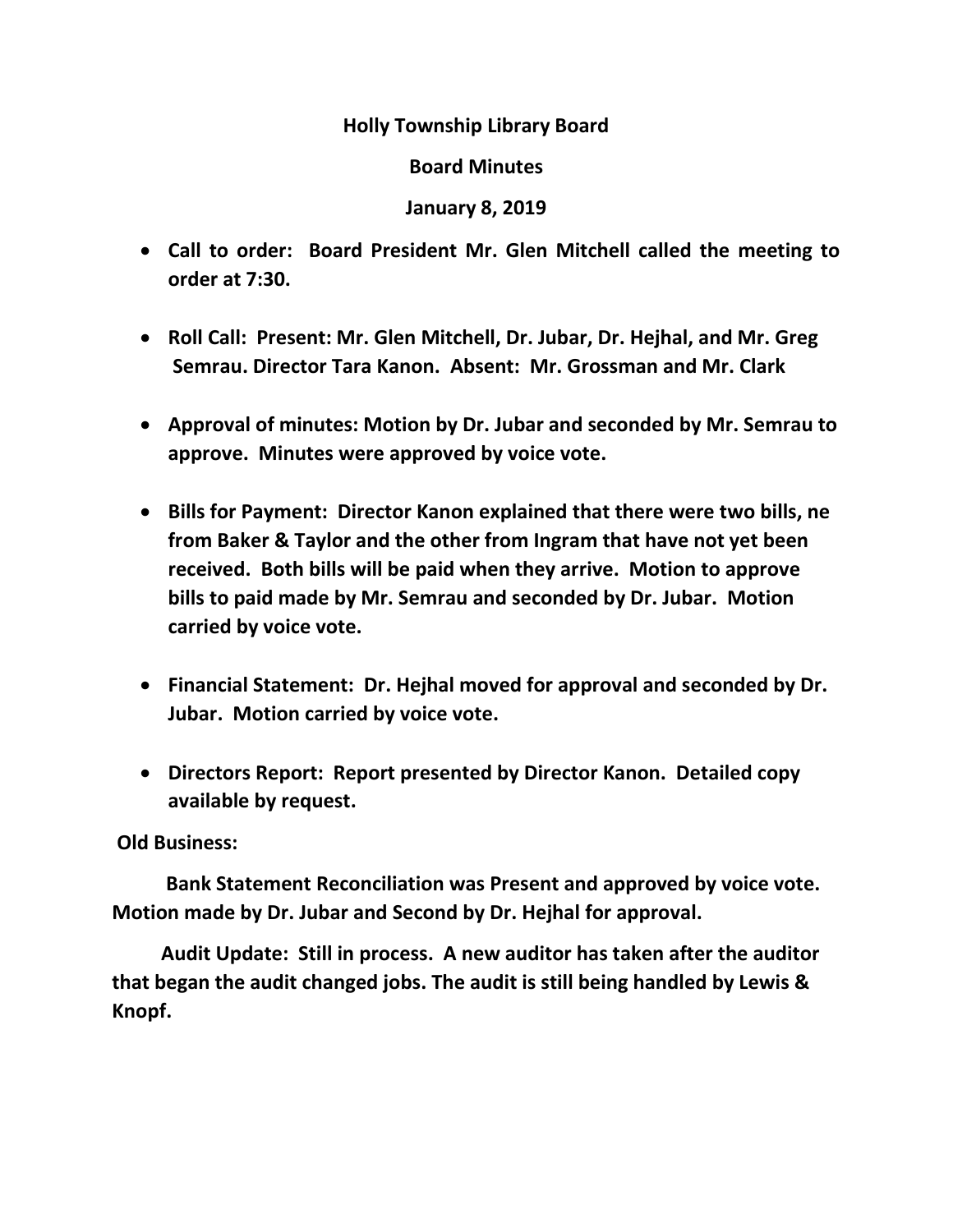**New Business:** 

**Election of officers: Chairman, Mr. Glen Mitchell; Vice Chairman, Mr. Grossman: Secretary, Mr. Greg Semrau; Treasure, Dr. Jay Jubar, Trustees, Dr. Hejhal and Mr. Jim Clark.** 

 **Review of bylaws and polices. Approval by voice vote. Motion by Dr. Jubar and second by Dr. Hejhal.** 

**Directors Search**

**Nine candidates have applied for the position. After review of resumes and with Director Kanon's input four canidates were chosen for interview.**

**Gregory Hayes**

**Antonio Dustin**

**Ellen Pitcher**

**Terry Koyl** 

**Director Kanon will set up appointments for interviews by the board on Friday January 18 and Saturday January 19.**

**Director Kanon will request that MMLC conduct the reference checks.**

 **Director Kanon suggested the in the event there was a long gap in the time she is scheduled to leave that our Director of Adult Services Manager, Tina Russette by interim library director. Motion by Dr. Jubar and second by Dr. Hejhal that this be approved. Carried 3 to 1 vote.** 

**Adult Service Manager was present for our meeting.** 

**Adjournment: 9:01**

**Next Meeting February 12, 2019**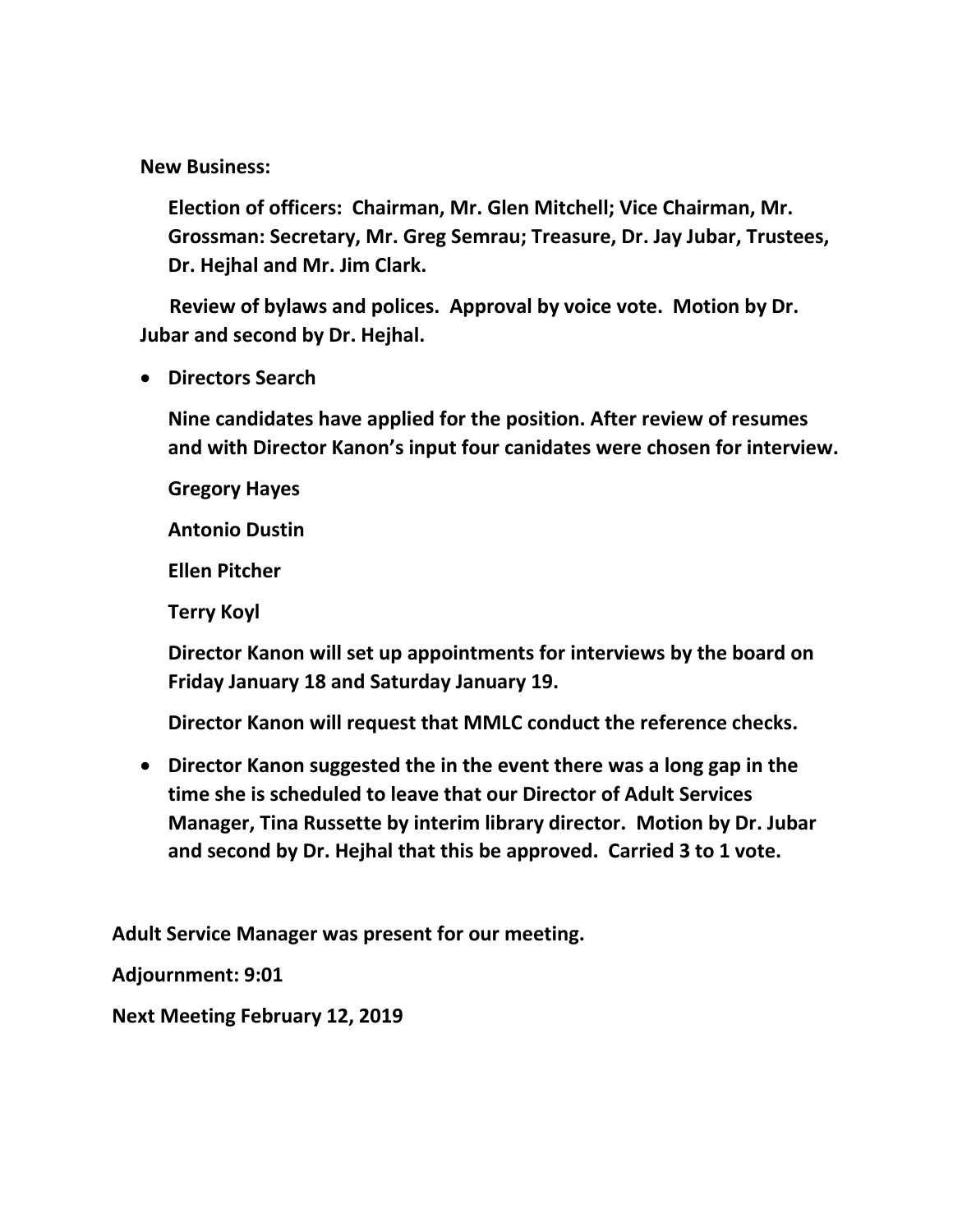# **Holly Township Board Board Minutes Special Board Meeting**

### **January 18, 2019**

- 1. Call to Order: Board President Mr. Glen Mitchell called the meeting to order at 5:00PM.
- 2. Roll Call: Present: Mr. Mitchell, Dr. Jubar, Dr. Hejal, Mr. Semrau, Mr. Grossman, Mr. Clark. Absent: None
- 3. The Board moved to begin the interview process for the first candidate, Gregory Hayes.
- 4. Mr. Hayes was presented to the Board by President Mitchell.
- 5. The candidate was interviewed by the Board for approximately one hour and then left.
- 6. The Board had a general discussion about the candidate and moved to adjourn until Saturday January 19.

Adjournment 6:15PM

Next Meeting: Special Meeting January 19, 2019 at 10:45AM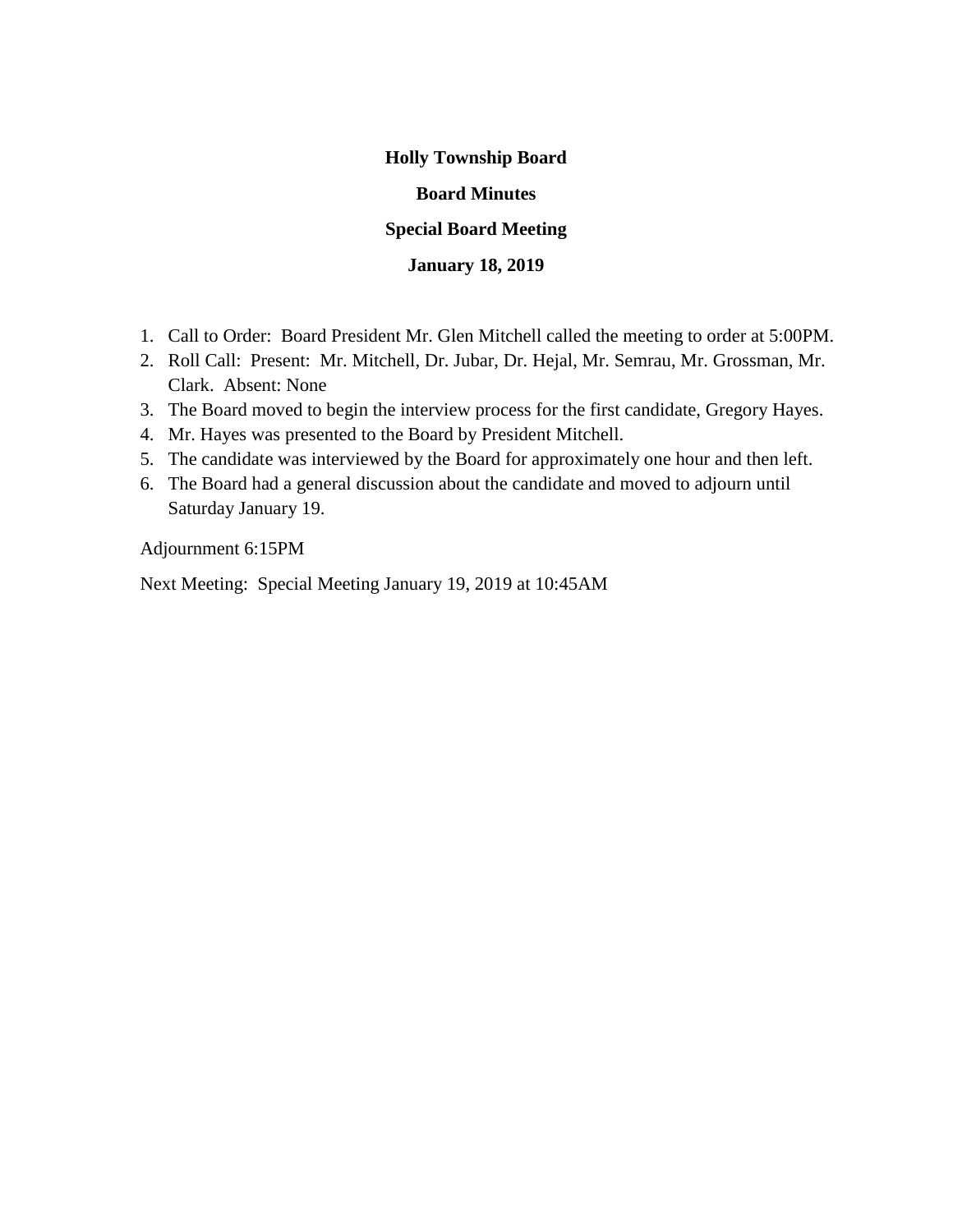## **Holly Township Board Board Minutes Special Board Meeting**

#### **January 19, 2019**

- 7. Call to Order: Board President Mr. Glen Mitchell called the meeting to order at 10:45AM.
- 8. Roll Call: Present: Mr. Mitchell, Dr. Jubar, Dr. Hejal, Mr. Semrau, Mr. Grossman, Mr. Clark. Absent: None
- 9. The Board moved to begin the interview process for the next candidate, Terri Koyl.
- 10. Ms. Koyl was presented to the Board by President Mitchell.
- 11. The candidate was interviewed by the Board for approximately one hour and then left.
- 12. The Board had a general discussion about the candidate and moved to recess until 1:00PM
- 13. The Board moved to begin the interview process for the next candidate, Diane Santia.
- 14. Ms. Santia was presented to the Board by President Mitchell.
- 15. The candidate was interviewed by the Board for approximately one hour and then departed.
- 16. The Board had a general discussion about the candidate and moved to recess until 2:45PM
- 17. The Board moved to begin the interview process for the last candidate, Antonia Dauster.
- 18. Ms. Dausteer was presented to the Board by President Mitchell.
- 19. The candidate was interviewed by the Board for approximately one hour and then left.
- 20. The Board had a general discussion about the candidate and moved to adjourn.

Adjournment 4:30PM

Next Meeting: February 11, 2019 at 7:30PM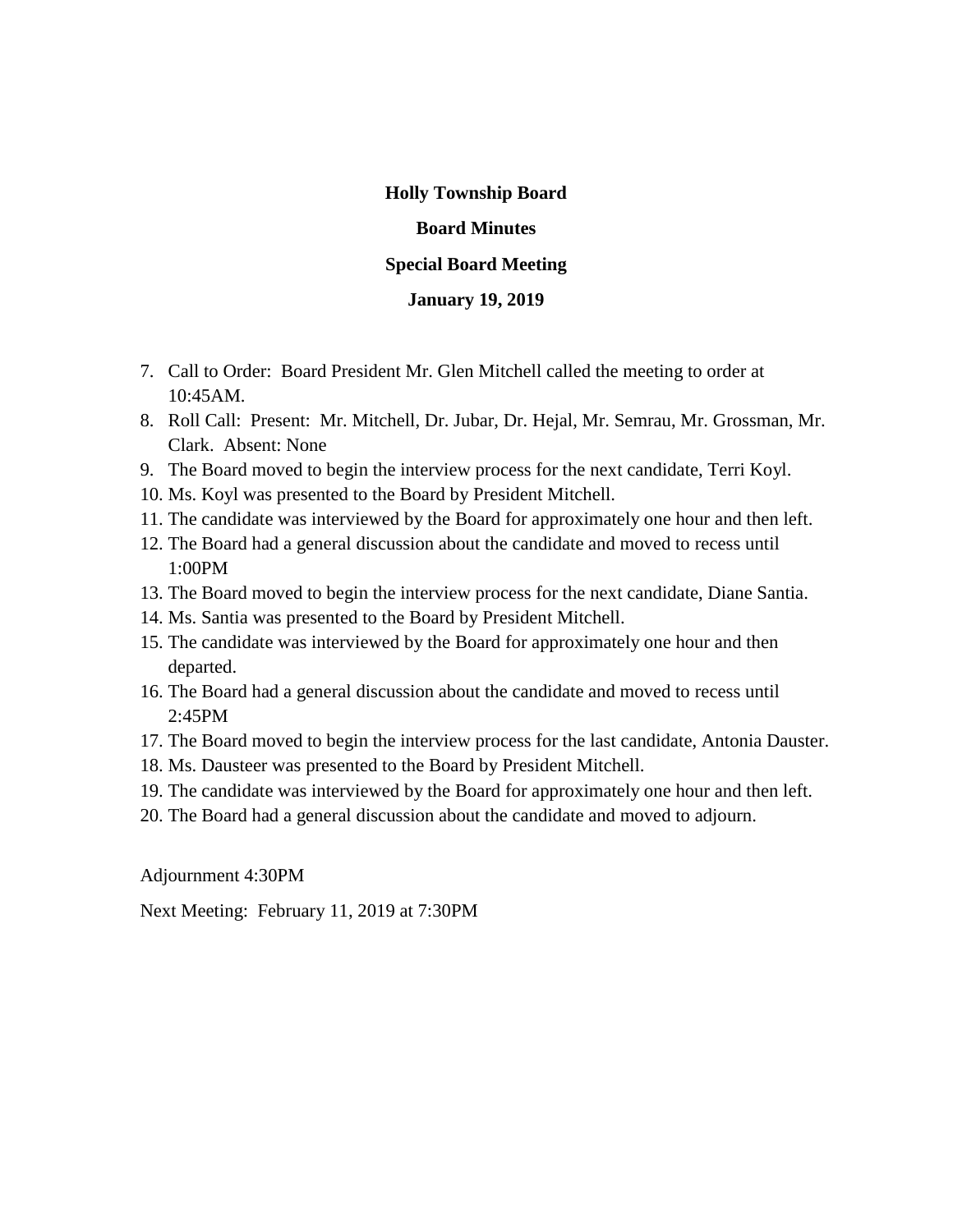## Township Library Board Minutes

## Feb. 12, 2019

## 7:30 pm

- Meeting Called to order by Chairman Mitchell at 7:30 PM
- Roll Call:

Members Present: Dr. Jay Jubar, Mr. Jim Clark, Chairman Mitchell, Dr. Margaret Hejhal, Director Gregory Hayes

 Motion was made by Mr. Clark and supported by Dr. Jubar to excuse board members Greg Semrau. Motion carried by voice vote.

• Minutes:

Minutes from the Jan. 2019 board meeting were presented and approved after an addition was made. At the suggestion of Director Kanon, Tina Russette was approved by the board to act as interim director until a permanent director could be hired to work full time. Mr. Clark made the motion and it was supported by Dr. Jubar. Motion carried by voice vote.

• Bills for payment:

A written copy of Bills for payment was presented. Dr. Hejhal moved we accept the report as written and Mr. Clark seconded the motion. Motion carried by voice vote.

• Financial Statements:

A financial statement was present for the past month's expenses.

Director Hayes informed the board that a representative from the auditing firm will be meeting with the board in March.

Mr. Clark moved we accept the financial statement as present. Mr. Clark seconded the motion. Financial Statement report motion passed by voice vote.